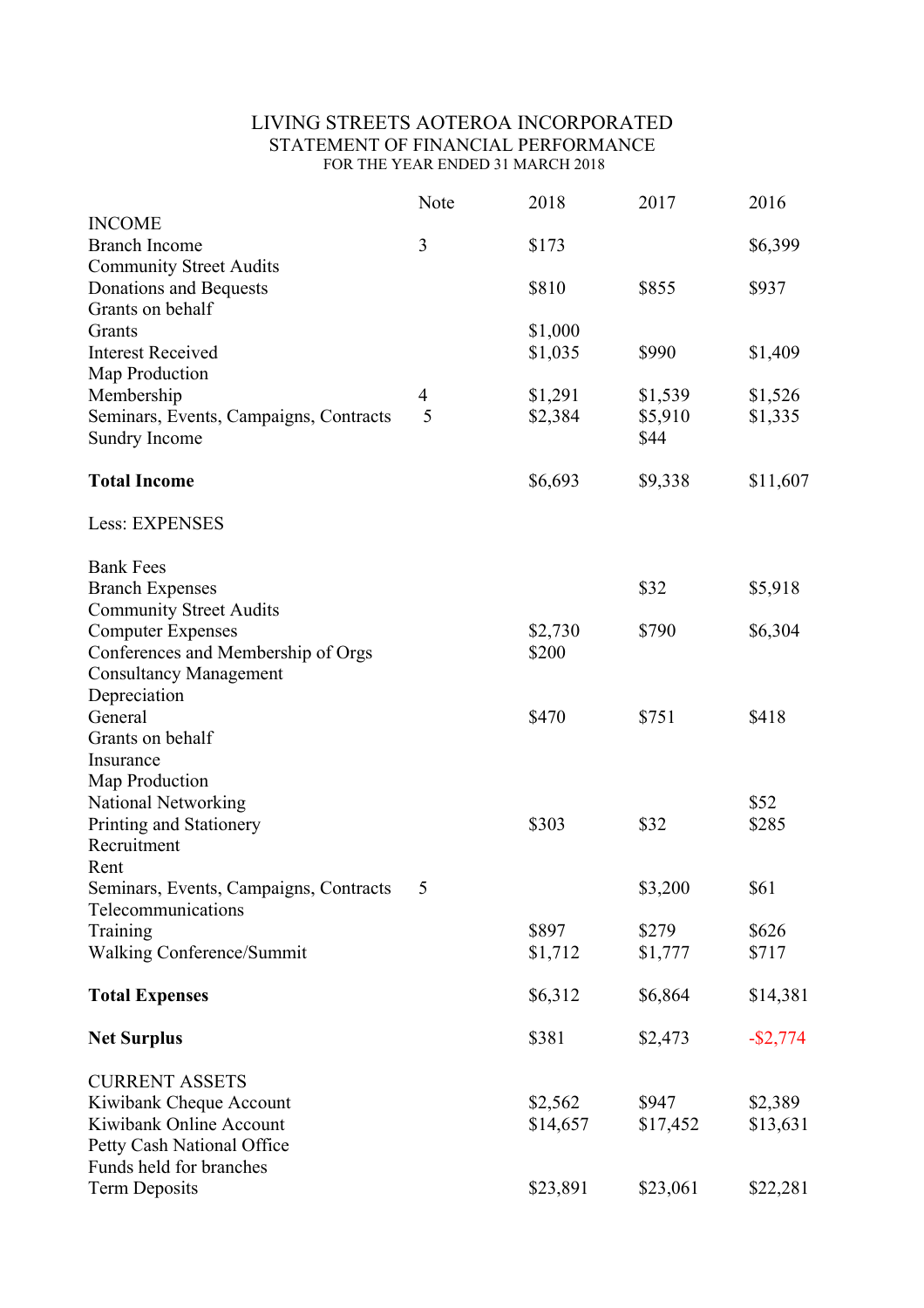| <b>Accounts Receivable</b>     |                |          |          | \$50     |
|--------------------------------|----------------|----------|----------|----------|
| <b>Interest Accrued</b>        |                |          |          |          |
|                                |                | \$41,167 | \$41,466 | \$38,351 |
| <b>FIXED ASSETS</b>            | $\overline{2}$ |          | \$0      | \$0      |
| <b>TOTAL ASSETS</b>            |                | \$41,167 | \$41,466 | \$38,351 |
| <b>CURRENT LIABILITIES</b>     |                |          |          |          |
| <b>Accounts Payable</b>        |                |          | \$0      | \$0      |
| <b>GST</b> Payable             |                | \$194    | \$918    | \$460    |
| Unspent Grants & Contracts 1   |                |          |          |          |
| Funds allocated to Branches 3  |                |          |          |          |
| Subs allocated to Branches     |                |          |          |          |
|                                |                |          |          | \$460    |
| <b>NON CURRENT LIABILITIES</b> |                |          |          |          |
| <b>NET ASSETS</b>              |                | \$40,973 | \$40,548 | \$37,891 |
| <b>EQUITY</b>                  |                |          |          |          |
| <b>Opening Balance</b>         |                | \$40,548 | \$37,891 | \$40,622 |
| <b>Current Year Surplus</b>    |                | \$381    | \$2,657  | \$2,730  |
| <b>Historical Balancing</b>    |                | \$44     |          |          |
| <b>TOTAL EQUITY</b>            |                | \$40,973 | \$40,548 | \$37,891 |

President/ Treasurer Secretary

## LIVING STREETS AOTEROA INCORPORATED

## NOTES TO THE FINANCIAL ACCOUNTS FOR THE YEAR ENDED 31 March 2018

## STATEMENT OF ACCOUNTING POLICIES

#### **Reporting Entity**

Living Streets Aotearoa Incorporated is registered in 2002 under the Incorporated Societies Act 1908.

The Society is exempt from income tax under the Income Tax Act 2007 and is registered with the Charities Commission under the Charities Act 2005.

#### **Principal Activity**

The principal activity of the Society is the promotion of the health, social and economic benefits of walking and pedestrian communities.

Living Streets Aotearoa no longer has a connection with Walk Wellington.

Living Streets Aotearoa occasionally acts as an umbrella for groups seeking funding from sources that require the applicant to be incorporated as long as they are for public good purposes aligned with their objectives.

## **General Accounting Policies**